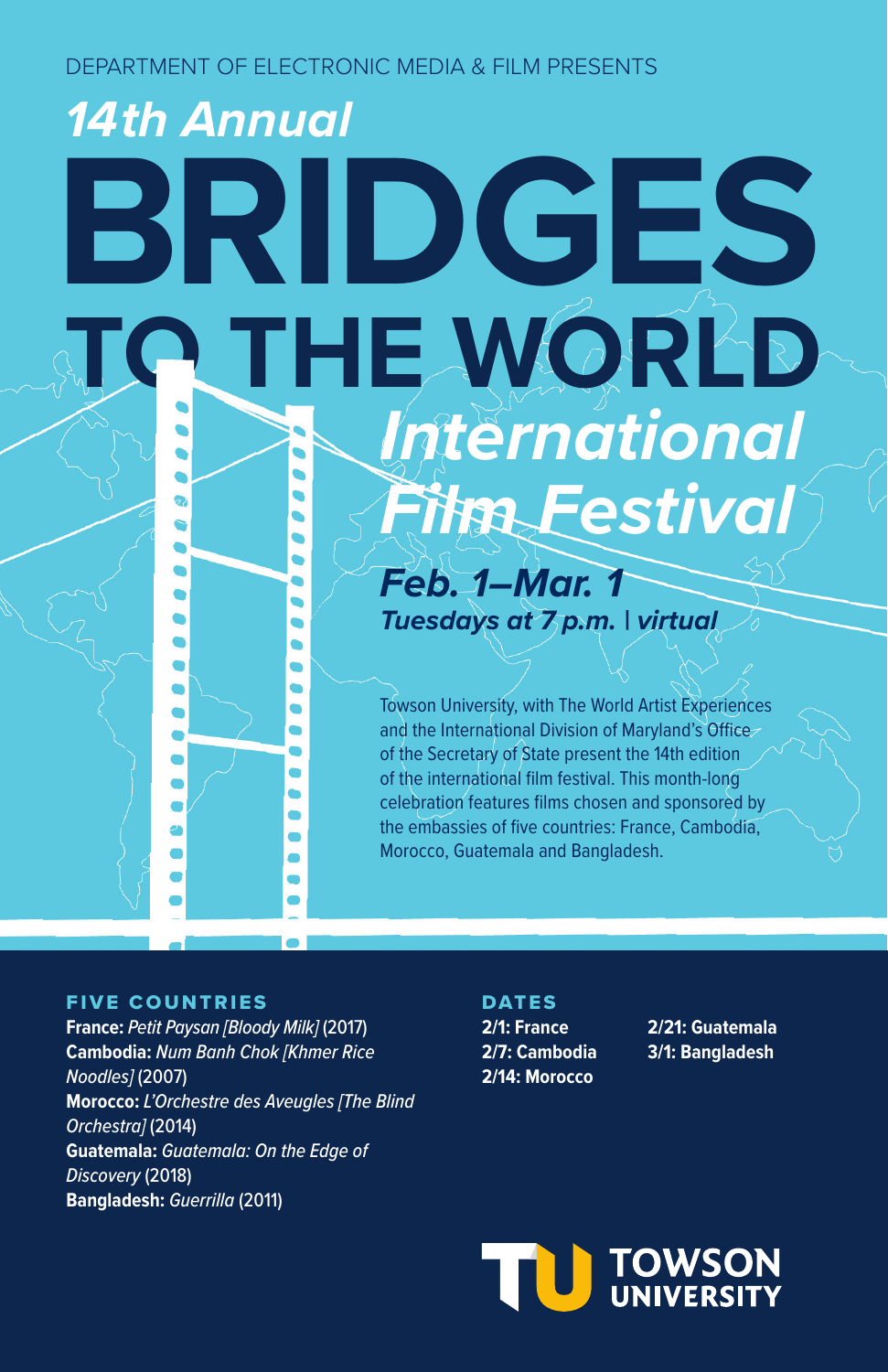

# **PETIT PAYSAN** *[BLOODY MILK] (2017)*

#### France

Directed and co-written by Hubert Charuel Running Time: 85 minutes Introduced by Denis Quenelle, Cultural Attaché

Petit paysan presents a naturalistic and yet suspenseful drama about the challenges faced by a young dairy farmer. This premise may seem rather unusual, but indelible performances by a strong cast

generate a low-key thriller and a socio-economic commentary. Pierre – played by two-time César award winner Swann Arlaud (Best Actor for Petit paysan and Best Supporting Actor for Grâce à Dieu) – discovers that one of his cows has contracted the highly contagious "Belgian disease." If he reports this infection, his entire top-ranked herd will be slaughtered. Rather than lose his farm and livelihood, the conscientious and fiercely independent Pierre makes the risky decision to slaughter the sick cow himself and bury the carcass in his fields. His pragmatic sister (Sara Giraudeau), a local veterinarian, eventually realizes what Pierre has done and yet helps him cover-up the crime. Health inspectors, his prying mother, and an elderly neighbor who may have witnessed the misdeed, pressure Pierre to increasingly drastic measures and he soon finds himself behaving with the panicked recklessness of a killer covering up a murder. The film asks us to sympathize with Pierre even though he broke the law and consequently raises questions about individual authority, familial bonds, community health, and professional ethics.

The original French title, Petit paysan, literally translates as "little peasant" or "little farmer" and refers to the small scale operation of Pierre's farm in a world of large scale agribusiness. The title may also function as an insult meaning "redneck" or "hillbilly" suggesting the inefficiency of Pierre's oldschool methods – preferring quality over quantity. The English title, Bloody Milk, seems to be an attempt to foreground the thriller aspects of the film.

Writer-director Hubert Charuel grew up on his parents' dairy farm but decided to study film at the prestigious French film school La Fémis (Ecole Nationale Supérieure des Métiers de l'Image et du Son). After a number of shorts, Petit paysan was his first feature-length film and it is an impressive debut. It was shot on his family farm and not surprisingly incorporates autobiographical elements. Petit paysan was nominated for the Golden Camera Award at the 2017 Cannes Film Festival. It was also nominated for seven César Awards in 2018: Best First Feature Film (won), Best Original Screenplay, Best Director, Best Film, Best Actor (Swann Arlaud, won), Best Supporting Actress (Sara Giraudeau, won), Best Editing, and Best Original Music.

The film runs 100 minutes. Watch the trailer at https://www.youtube.com/ watch?v=d0xM1ox-tJc



# **NUM BANH CHOK [KHMER RICE NOODLES] (2007)**

## Cambodia

Directed by Chheng Sovanna Running Time: 45 minutes Introduced by Mr. Pok Borak, Director of Cinema and Cultural Diffusion Department of the Cambodian Ministry of Culture & Fine Arts and Mr. Huy Yaleng, actor/director.

Num Banh Chok is an compelling example of the "edutainment videos"

produced by the Women's Media Center of Cambodia (WMC), a non-profit media organization established in 1995. The WMC uses film, television, and radio to promote social transformation in Cambodian society with a focus on the roles and rights of Cambodian women. WMC explores important contemporary issues such as domestic violence, gender equity, prostitution, community development, family health, and women's empowerment. Adapting popular genres such as comedy, melodrama, and documentary the WMC seeks to positively influence national audiences and enact social and cultural change.

Num Banh Chok is a family melodrama following the lives of a young couple as they expect the birth of their first child. Ryna, a shy seamstress who works from home, increasingly questions her husband's behavior and the gender inequity of Khmer culture. Vuthy, an office clerk, can't understand why his wife isn't able to work, manage the household, and take care of his physical needs. This disparity leads to increasingly heated arguments regarding the expectations of married life touching on issues of money, sharing chores, sex, and fidelity. The film alternates between Ryna's and Vuthy's perspectives using interior monologues, sepia-tinted memories, and conversations with family members and colleagues. Fleeting moments of tenderness and reconciliation can't offset Ryna's mistrust of Vuthy's frequent drinking and partying with "karaoke girls." Num Banh Chok builds to a near tragedy that threatens to destroy their marriage. Can they recognize and transcend cultural proscriptions while developing a new understanding and respect for each other?

Vuthy is played by actor/director Huy Yaleng. He is best known for a number of horror films such as Vikalcharet, The Torment of Ghost, and The Haunted House. His most recent dramatic film, Fathers (2020), was selected as the Cambodian entry for the Best International Film at the 93rd Academy Awards. He is a passionate advocate for Cambodian film production – to tell Cambodian stories – as a means to counter the high number of imported films.

Num banh chok is also the name of the enormously popular – truly national – noodle dish found everywhere in Cambodia. Made of f ermented rice noodles, it is served cold (or room temperature), topped with a yellowgreen coconut-based fish gravy, and accompanied by fresh herbs, vegetables, and green fruits. Typical accompaniments include snake beans, banana blossom, mint, basil, water lily, and pickled cucumber. You will see this dish a number of times in tonight's film. For this reason, we will also screen Taste Cambodia: Culinary Adventures in the Kingdom (2021) [5].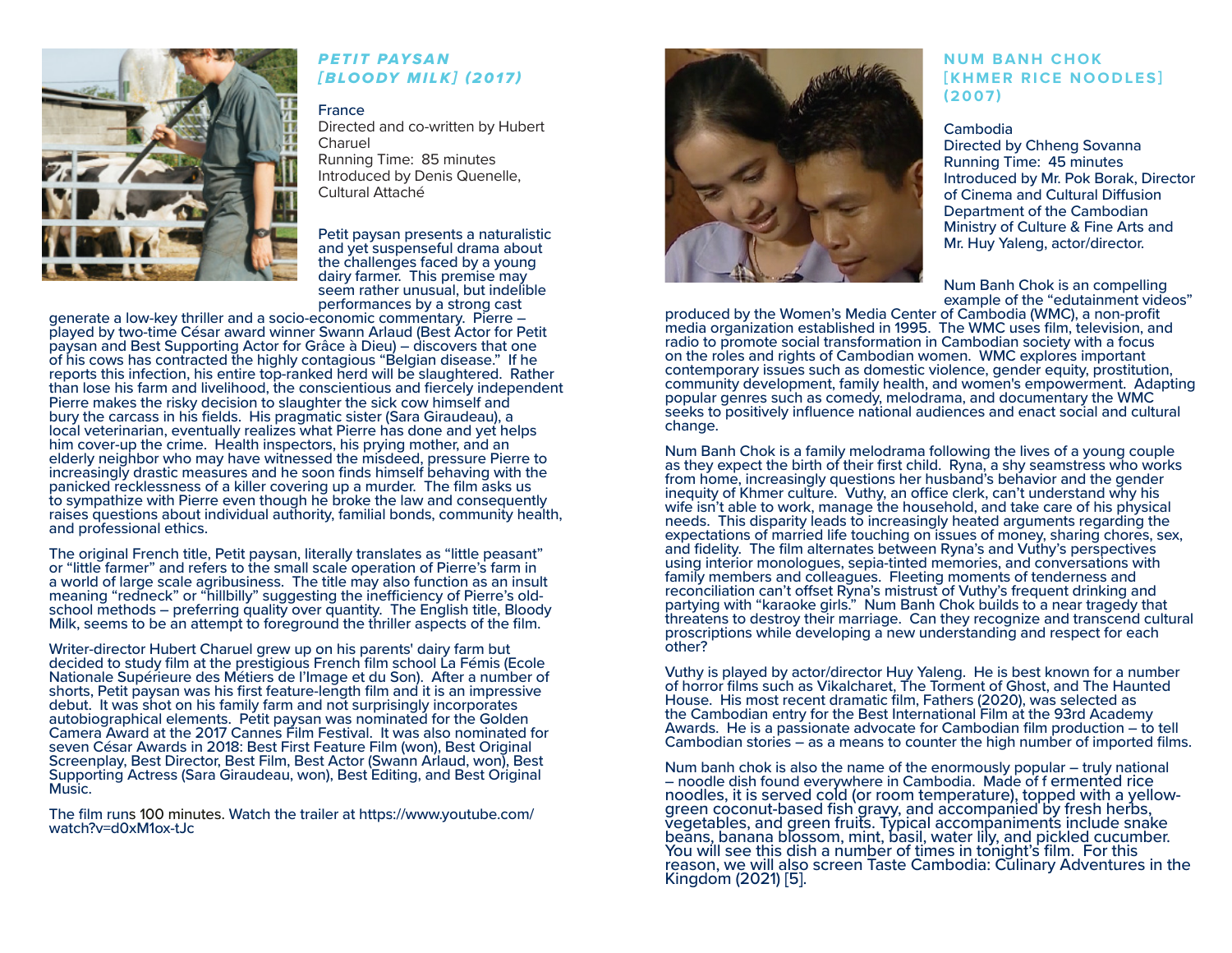

# *L' O R C H E ST R E D E S AV E U G L E S*  **THE BLIND ORCHESTRAT** *(2014)*

**Morocco** Written and directed by Mohamed **Mouftakir** Running Time: 110 minutes

L'Orchestre des aveugles traces the experiences of 8-year old Mimou (played by Ilyas El Jihani in his feature film debut) and his extended

family of musicians and dancers (shikhat). Set during the repressive "Years of Lead" under King Hussan II, the film provides a humorous and bittersweet glimpse at circa 1970 Morocco by exploring class, gender, cultural traditions, romance, infidelity, friendship, family, and politics. Mimou falls in love with Chama (Oulaya Amamra), the neighbor's new maid, while trying to negotiate the educational expectations of his Francophile father Houcine (Younes Megri), the pro-democracy stance of his uncle Abdellah (Fehd Benchmesi), and the conservative values of his uncle, police inspector Mustapha (Mohamed Bastaoui). Everyone lives together in the house of Mimou's mother, Halima (Mouna Fettou), and the interactions between this ensemble of eccentric and colorful inhabitants – sometimes comical, sometimes tragic – offer a cross-section of life in all its unexpected detours.

Consequently, the film can be seen as more of a character study than a traditional narrative. Through the foibles of everyday people, the film raises questions about cheating and lying and explores the repercussions that inevitably follow. This theme is encapsulated in the film's title; L'Orchestre des aveugles refers to the deceit Houcine's band employs so they can perform at parties reserved for women in conservative homes.

L'Orchestre des aveugles was directed by Mohamed Mouftakir, son of the great violinist Houcine Mouftakir. After studying English literature at the University of Casablanca, he became interested in cinema and first worked as an assistant director in TV and cinema. His first feature film, Pegasus (2010), won the Grand Prize at FESPACO African Film Festival. L'Orchestre des aveugles won top prize, the Wihr d'Or (Golden Lion), at the 8th International Oran Festival of Arab Film. His most recent film, L'Automne des pommiers (2020), won the Grand Prize at the Tangier International Film Festival. Mouftakir cites David Lynch as his favorite director and says that he "likes films that let the audience think for themselves, not spell it out for them. For me a good film is a film that is thought of and conceived in a cinematographic approach from the very beginning. The pure language of cinema has to be at its essence." L'Orchestre des aveugles demonstrates this ideal – and adds a wonderful soundtrack of violin and Moroccan music. It is also semi-autobiographical, allowing Mouftakir to examine his experience and relationship with his father until his father's death when he was 11 years old.

L'Orchestre des aveugles is dedicated to the well-known TV and film actor, Mohamed Bastaoui, who died soon after the film was completed. You can watch a trailer for L'Orchestre des aveugles at – https://www.youtube.com/ watch?v=6\_Fmvbq61-



# **GUATEMALA: ON THE EDGE** *OF DISCOVERY (2018)*

Guatemala and U.S. Directed by Brent Winebrenner with assistance from Jose Antonio and Emilio Faillace Running Time: 80 minutes

Part travelogue, part anthropological study, and part archeological investigation, Guatemala: On the Edge of Discovery offers a bounty of striking images as it explores a region of Central America rich in

ancient culture and traditions. After surveying the geographical diversity of the country, the documentary explores the Mayan civilization, including the deciphering of the Mayan language and recent discoveries of Mayan cities. The film then discusses the impact of Catholicism on Mayan beliefs and the fascinating religious syncretism that developed such as the gigantic, 7,000 pound Holy Week floats of Antigua (carried by up to 60 men), shamanistic ceremonies, and the chain-smoking Maximón (aka San Simón). Maximón is revered as someone who can answer prayers perhaps too taboo (or too mundane) for conventional Catholic saints. His statue is moved to a new home every year; it's considered the highest honor to host him. His cofrades, or followers, spend their days performing ceremonies and smoking by his side. Finally, the omniscient voice-over guide introduces us to two contemporary artists and local weaving/textile practices. Overall, Guatemala: On the Edge of Discovery reveals the beauty, tenacity, history, art, and spirituality of a country and people re-emerging in the 21st century. The film will provide valuable insights into a complex society and one of the world's founding civilizations for a United States audience.

Guatemala: On the Edge of Discovery was directed by Brent Winebrenner. After earning a Masters degree in photography, he joined the faculty of the Brooks Institute and taught visual journalism. He has worked in more than 70 countries, shooting for a variety of editorial and corporate clients, including Rizzoli Publications, Kendall Jackson and Lonely Planet. His work has appeared in National Geographic Traveler, Islands, Newsweek, Santa Barbara Magazine, The Washington Post, and numerous Lonely Planet publications. He was the principle photographer on the Splendor of Cuba, a Rizzoli coffee table book that was recognized by The Washington Post and The Daily Beast as one of the ten best photo books of 2011. His experience and skill is clearly on display in this beautifully shot documentary.

You can watch a trailer at – https://vimeo.com/ondemand/ guatemaladocumentary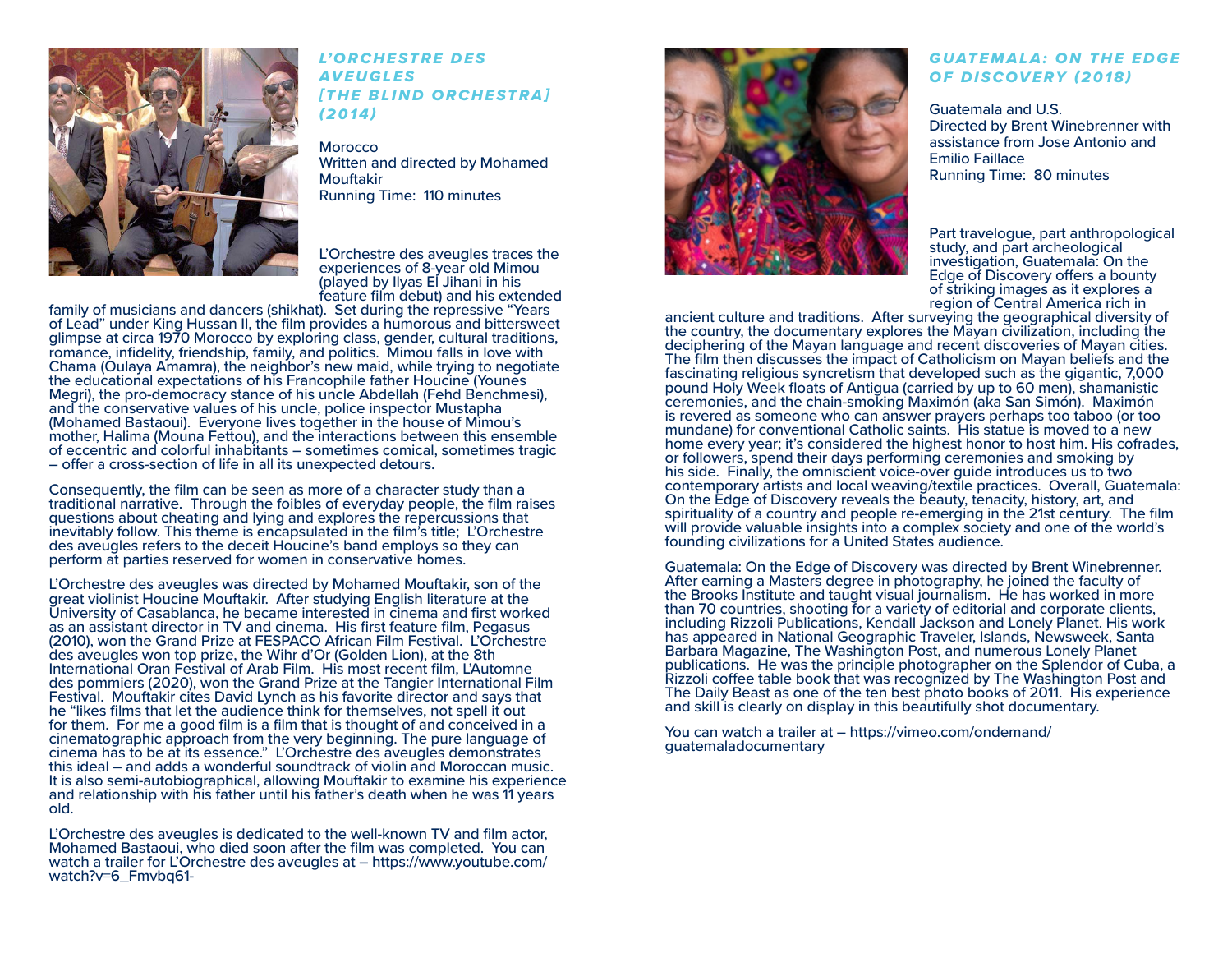

# *GUERILLA (2011)*

#### **Bangladesh**

Directed by Nasiruddin Yousuff Running Time: 140 minutes Introduced by M. Shahidul Islam, Bangladesh Ambassador to the United States

Guerrilla is an epic historical melodrama about the Bangladesh Liberation War, an armed conflict to win independence from Pakistan (Bangladesh was known as East Bengal/East Pakistan from 1947-1971). The war began when the Pakistani military launched the genocidal Operation

Searchlight against the people of East Pakistan on the night of 25 March 1971. This initiative pursued the systematic annihilation of civilians, students, intelligentsia, artists, nationalists, and religious minorities. Up to 3 million Bangladeshis were killed and approximately 10 million fled to neighboring India. The capital city, Dhaka, witnessed numerous massacres and rural areas experienced extensive fighting. The war of independence also saw a civil war between the Rajakars (who supported Pakistan) and the Muktis (who fought for political self-determination). Compounding this conflict was the ethnic/religious divide between Muslims and Hindus, which most egregiously manifested itself in genocidal rape. Between 200,000-400,000 women (mostly Hindu) were raped by the military and the Rajakars; these women are referred to as birangonas. The war ended on 16 December 1971 when the military forces of Pakistan surrendered in what remains to date the largest surrender of soldiers since World War II. December 2021 celebrated the 50th anniversary of Bangladesh independence.

Guerrilla is an adaptation of the novel Nishiddho Loban (1990) by Syed Shamsul Haq, a major Bangladeshi writer (a winner of the Bangla Academy Literary Award) augmented by the personal war experiences of director Yousuf. It follows the travails of Bilkis (played by the multi award-winning actor Joya Ahsan) and the heroic actions she takes to support the fight for freedom. The first part of the film occurs in Dhaka and depicts the guerilla operations in which she participates – including working with cultural hero and revolutionary song-writer Altaf Mahmud – while trying to find her disappeared husband. The second part of the film traces her dangerous journey to her home village to meet her brother, Khokon, leader of the local resistance. Through horrific events, fond memories, a nagging motherin-law, new friendships, some humor, musical interludes, and tragedy, we are presented with a complex portrait of an ordinary middle class woman evolving into a dedicated Bangledeshi patriot.

Nasiruddin Youseuff is a well-known theatre and film director and recipient of the prestigious Ekushey Parak award for contributions to Bangledeshi culture. Guerrilla won 10 National Film Awards, including best film, director, actress, actor, and screenplay. It provides an excellent and dramatic historical review of the Bangledeshi war of independence and the traumatic impact it had on its citizens. You can watch a trailer at https://www.youtube. com/watch?v=WYoDoBiZ5c0.

# EVENT HUGHTS

#### Exhibition

#### *Nanette Carter / Robert Straight: FRAGMENTS, LAYERS, COMBINATIONS Center for the Arts Gallery, CA 3040*

*Jan. 28 - Apr. 23 (closed Mar. 21 - 26) Center for the Arts Gallery, CA 3040*  Two master artists create abstract images by building

up layers and combining parts, utilizing paint and other materials. Nanette Carter addresses contemporary events and issues with an abstract vocabulary of form, line, color, and texture, while Robert Straight employs scientific and mathematical concepts to visualize macro and micro relationships.

**FREE | EVENTS.TOWSON.EDU**

# Exhibition

#### Exhibition | *FOREVER INDONESIAN - A JOURNEY THROUGH ART*

*works by Nico Gozal Feb. 9 - May 14 ( closed Mar. 21 - 26) | Asian Arts Gallery, CA 2037*

*Reception & Artist Talk: Wed., Feb., 9 at 7:30 p.m.* Afarin Nico Gozal is an Indonesian of Chinese descent who is also an American citizen. In sharing his unique silk painting that blends elements of Indonesian traditions with contemporary techniques, he shares the culture of his homeland, his experiences as an immigrant in the U.S., and his experiences balancing multiple cultures.

**FREE | EVENTS.TOWSON.EDU**

#### Asian Arts & Culture Center SILK PAINTING DEMO

**Tues., Feb., 22 at 7 p.m. | Virtual** Watch artist Nicol Gozal take you through the process of gutta / Serti silk painting to depict colorful images and scenes inspired by his homeland in this virtual demonstration via Zoom.

**FREE W/ REGISTRATION | EVENTS.TOWSON.EDU**

#### Concert | Dance DANCE MAJORS PERFORMANCE PROJECT **Feb. 24-26 at 7 p.m. | Dance Studio Theatre, CA 1003**  Student dancers perform newly choreographed works.

**FREE | EVENTS.TOWSON.EDU** 

# EVENTS.TOWSON.EDU

#### Concert | Music TINY HOUSE CONCERT: MUSIC WITH MEANING

*Sun., Feb 27 at 3 p.m. | Virtual* 

Back by popular demand, join Music faculty virtually for this diverse program of chamber music across multiple genres. Performers will discuss their musical selections and take questions from the on-line audience at the end of the performance. Streamed live from our venues at Towson as well as from faculty homes.

**FREE | EVENTS.TOWSON.EDU** 

#### Music Concert *Sō PERCUSSION with the guest artist Shodekeh*

**Tues., Mar. 8 at 7:30 p.m.**

**Harold J. Kaplan Concert Hall, CA 3042** TU New Music Ensemble presents the world-renowned innovative percussion group, the Sō Percussion ensemble, concludes their residency with TU Percussion Ensemble students with a showcase performance, including portions of Jason Treuting's "Amid the Noise." Not-to-be-missed!

**TUBOXOFFICE.COM** 

An Operatic Regional Premiere

# *Michael Ching's*

#### *A MIDSUMMER NIGHT'S DREAM*

*Apr. 22 - 24 at 8 p.m. | Stephens Hall Theatre, ST217 Directed by Courtney Kalbacker*

The Music for the Stage Ensemble presents the regional premiere of an operatic version of this classic by composer Michael Ching, with additional TU-commissioned orchestrations. The opera combines classic Shakespearean language and stunning visuals for a breath-based musical journey of lovers, lost in the woods.

**TUBOXOFFICE.COM**

#### Play PARADISE LOST by by Erin Shields *Directed by Stephen Nunns*

*April 29 - May 7 | MainStage Theatre* Erin Shields turns Heaven and Hell upside down in this witty, modern, feminist retelling of John Milton's epic poem about the first battle between good and evil. Shields's wickedly smart and funny script questions the reasons of the universe, the slow process of evolution and the freedom of knowledge. The debate over right and wrong has never been so satisfying.

**TUBOXOFFICE.COM**